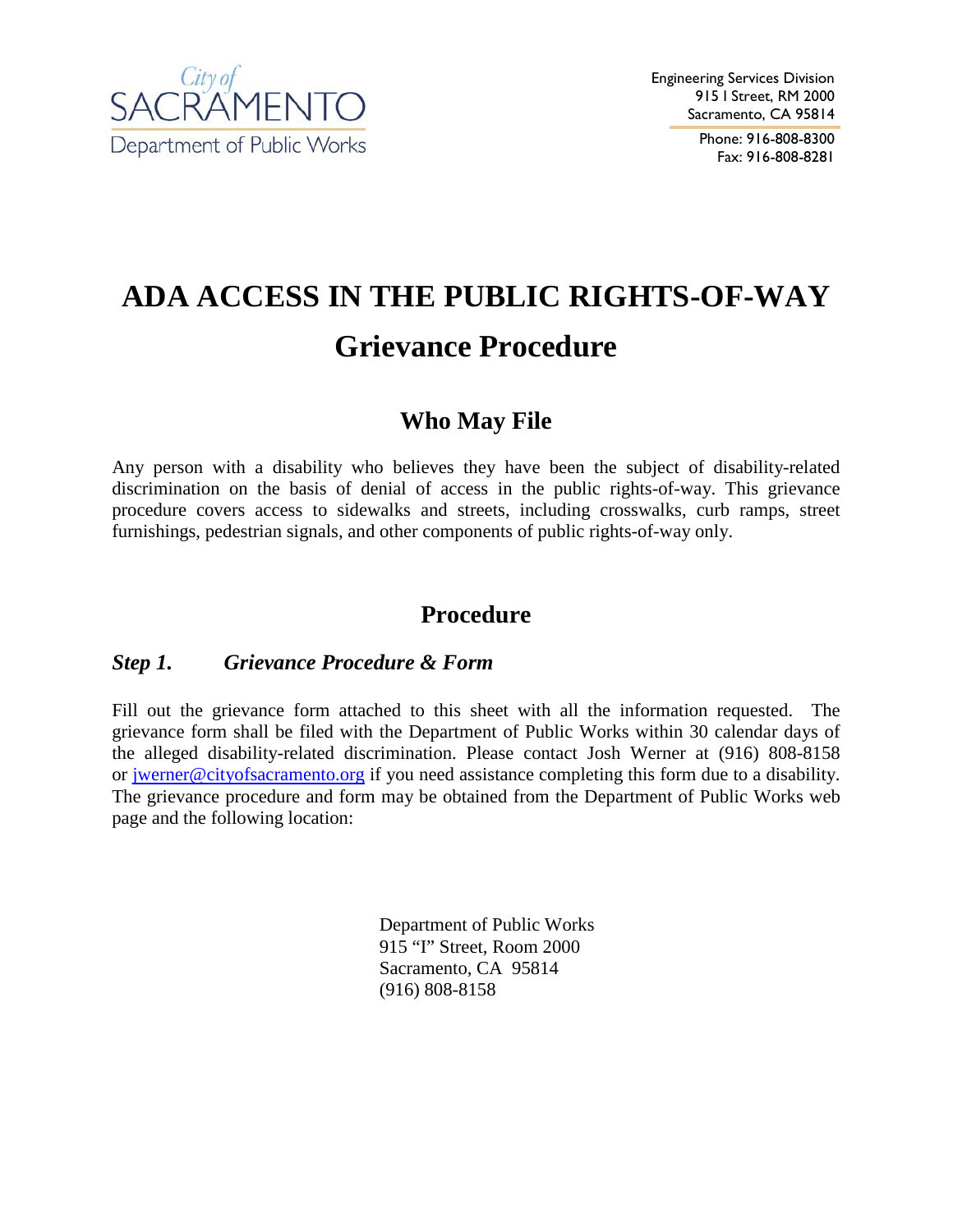#### *Step 2. An Investigation is Conducted*

The complainant will be notified within 5 calendar days of the receipt of the grievance, and if necessary, Josh Werner or another authorized representative will contact the complainant directly to obtain additional facts or documentation relevant to the grievance.

#### *Step 3. A Written Decision is Prepared and Forwarded to the Complainant*

Josh Werner or another authorized representative shall prepare a written decision, after full consideration of the merits of the grievance, outlining the Department of Public Works course of action and expected timeline. This communication shall be sent to the complainant via postal or electronic mail and no later than 45 calendar days following the receipt of the grievance.

#### *Step 4 . Appeal to the City Manager*

If the complainant is dissatisfied with the written decision, he or she may file a written appeal with the City Manager (915 "I" Street, Room 5000, Sacramento, CA 95814) no later than 15 calendar days of the date of the mailing of the decision. The appeal must contain a statement of the reasons why the complainant is dissatisfied with the written decision, and must be signed by the complainant or by someone authorized to do so on the complainant's behalf. The City Manager or his/her representative will act upon the appeal no later than 30 calendar days after receipt, and a copy of the written decision shall be forwarded to the complainant no later than five working days after preparation of the decision.

*The Department of Public Works shall maintain the confidentiality of all files and records relating to grievances filed, unless disclosure is authorized or required by law. Any retaliation, coercion, intimidation, threat, interference, or harassment for the filing of a grievance, or used to restrain a complainant from filing, is prohibited and should be reported immediately to Josh Werner.*